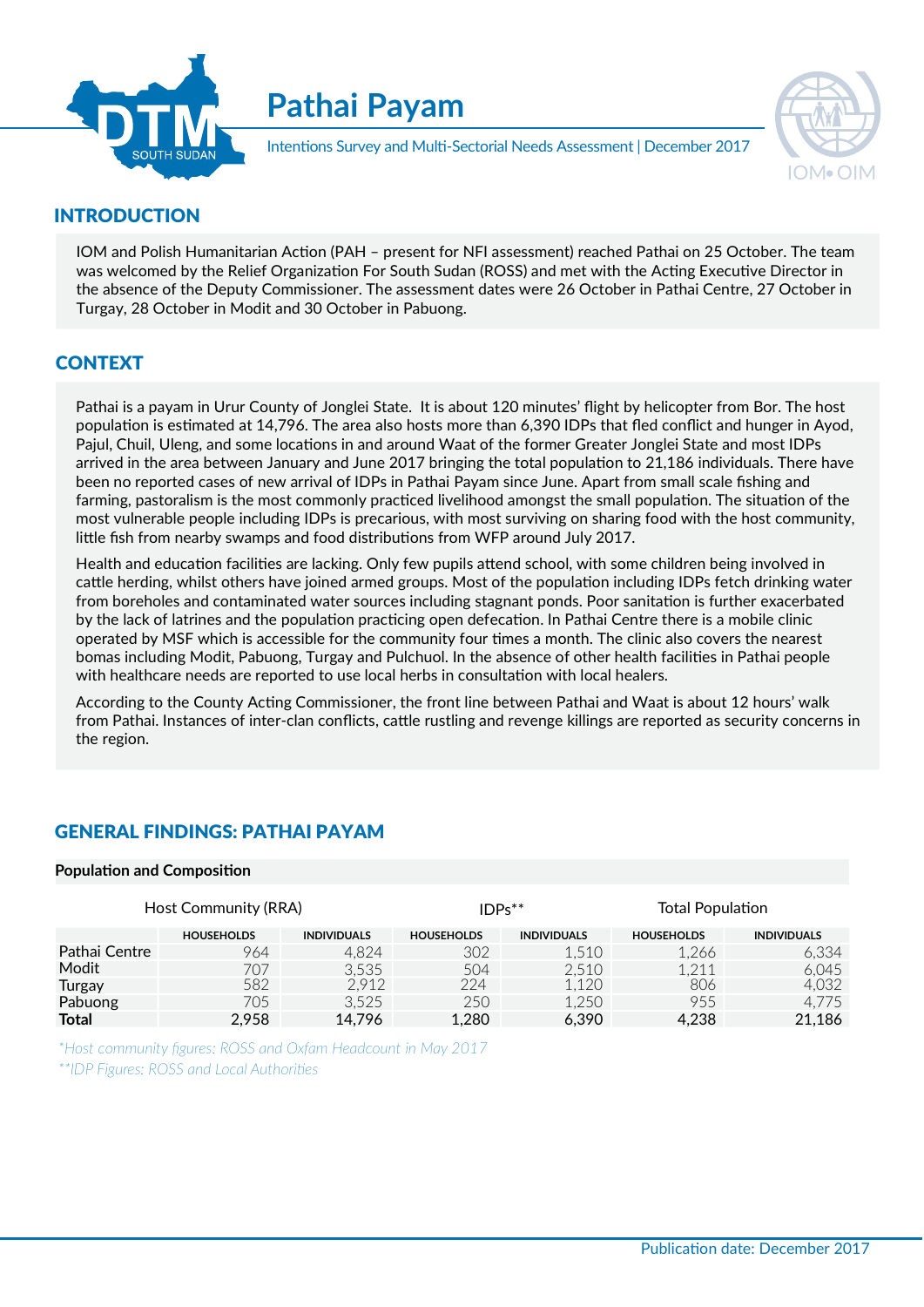# INTENTIONS SURVEY

### 1. Population Profile

IOM DTM surveyed 109 households comprising 946 individuals of which 52 per cent were female and 48 per cent male. Three quarter of households were headed by women (73%) and one quarter by men (27%). Related family living outside of the assessed areas had a very similar demographic profile (figure 1). These relatives were cited to be unable to join their families in Pathai due to a lack of safe passage (46%), in order to guard property (11%), to visit family and friends (11%), among other reasons (F.2). Seventy-seven per cent of these relatives were said to have planned a move to the assessed areas while 23 per cent did not plan to join their families.

Figure 1: Surveyed Households (946 individuals) and off-site Related Family (364 individuals) Demographics





## 2. Origin and Displacement



# Figure 3: What is your place of origin? Figure 4: What is your location pre-displacement?



Approximately half of all surveyed households were originally from Uror County itself (58%) and lived in the same county pre-displacement (48%). The second most common location of origin (13%) and location of pre-displacement (12%) was Ayod. Six per cent of interviewed household lived in Bor South prior to being displaced to Pathai while the third most common place of origin was Nyirol (7%) (F.3 & 4).

 residence (15%) or because it was closer to markets (8%) (5% other). The majority of household were displaced between January and May 2017 (57%) because of prevailing insecurity (48%) (F.5 & 6). Others chose to move to Pathai to join family or friends (25%), because it was closer to their original area of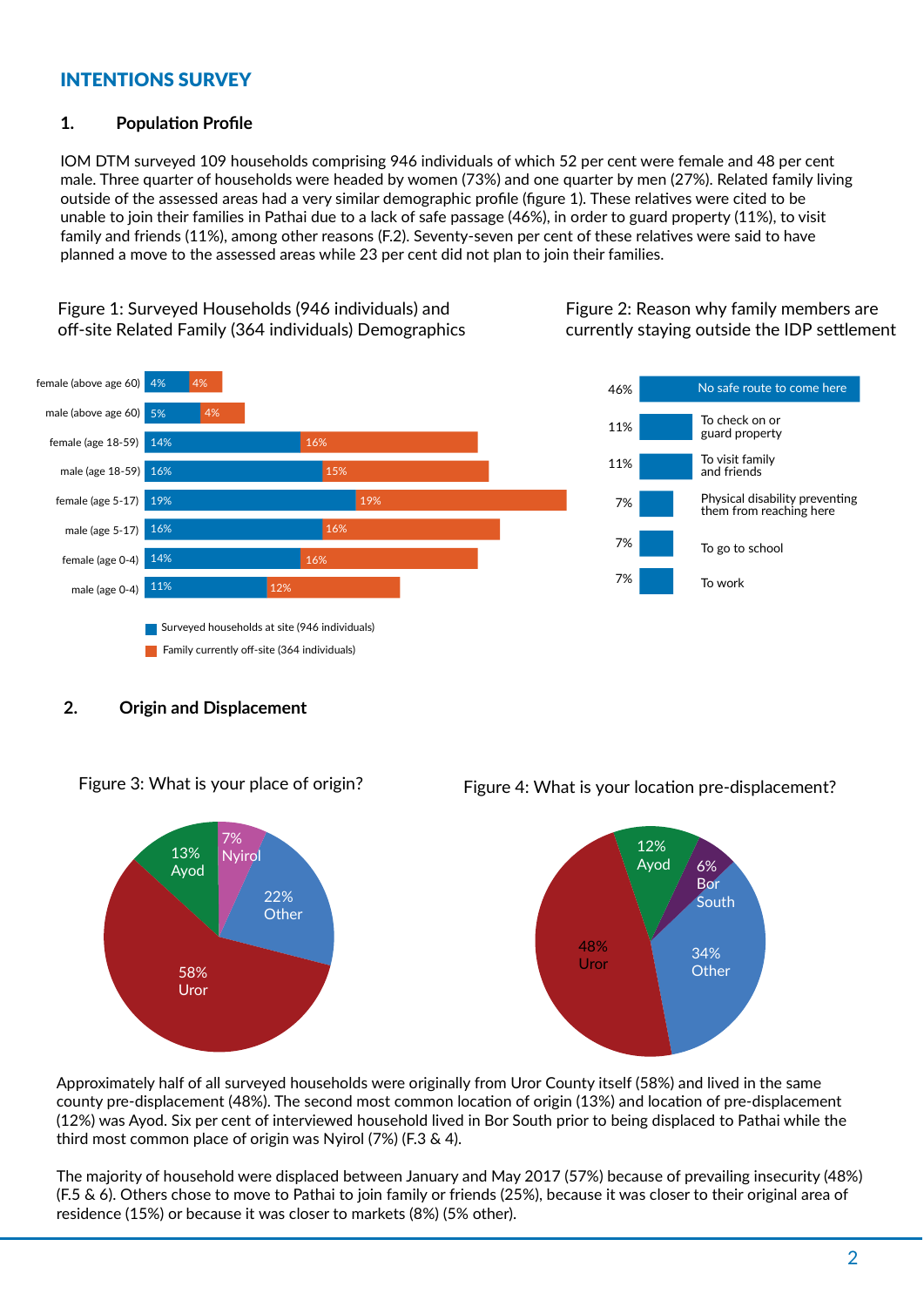

Mar Dec Jan Feb Mar Apr Jun Aug Dec Feb Mar Apr Jun Jul Oct Mar Apr Jul Jan Feb Mar Apr May Jun Jul 2017 2017 2017 2017 2017 2017 2017 2016 2016 2016 2015 2015 2015 2015 2015 2015 2014 2014 2014 2014 2014 2014 2014 2013 2013



# Figure 6: Why did you decide to come here?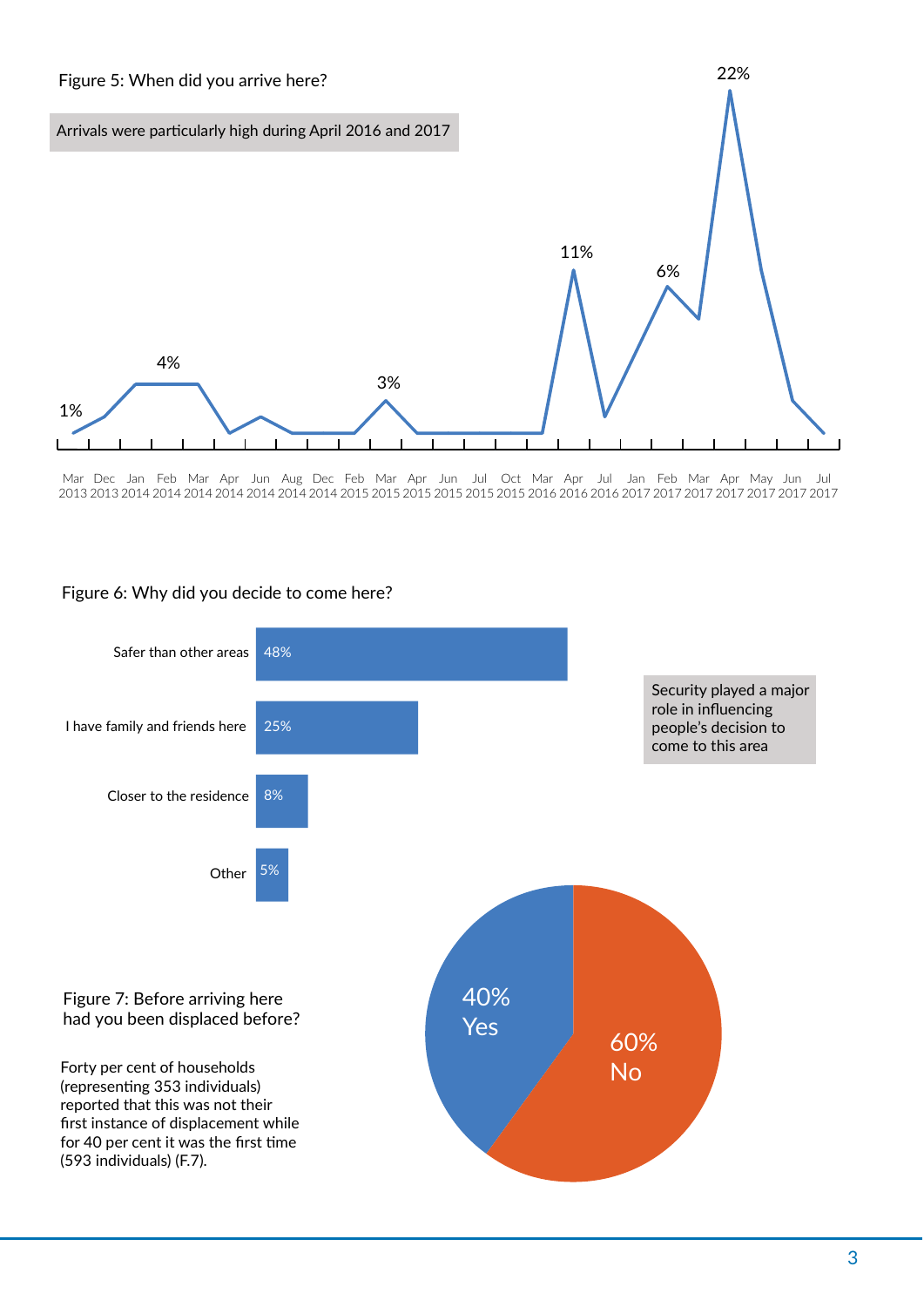# 3. Intentions

Of the 109 households, over three quarter confirmed their intention to stay in Pathai (78%) while nine per cent intended to move and 13 per cent were unsure (F.8).

# "I intend to stay" (78%)

Of those intending to remain in the assessed area (85 households), 40 per cent cited security as the main reason for doing so. Thirty-two per cent argued that the access to food influenced their choice to stay, 19 per cent were unable to go anywhere else and nine per cent cited access to general services (F.9).

When asked how long the surveyed households intended to remain, nearly half did not know (48%). One-quarter planned to stay in Pathai for over six months (24%) while 21 per cent saw themselves staying for another four to six months (21%) or one to three months (4%).

### "I intend to leave" (9%)

The ten households planning on leaving the area in the near future, cited insecurity (5 households) and the lack of services (3) in the current location as principal reason. Two families wanted to leave to join their families elsewhere. Two families planned on moving to their location of pre-displacement and four families to their place of origin. Four had decided to move to a new location, principally for security reasons (Juba, Luakpiny, Twic East and Uror). Six households would borrow money from friends and family to finance the journey, three had their own income and one household relied on humanitarian support.

#### "I am not sure about my plans" (13%)

Of the 14 households who were unsure about their plans, the majority reported a need for more information on the security situation at their current or potential future residences (9 households). Three households needed more information on safe routs and two on service provisions in order to make a decision. Uncertainty about plans principally stemmed from a lack of knowledge about security on routes, or at current and future living spaces.

A lack of reliable information made it challenging to plan ahead. "Word of mouth" was the most common source of information (29%) while others mainly relied on local authorities (21%) or church representatives (21%). As main source of information, the radio was only mentioned by 14 per cent and public announcements by another 14 per cent (F.10). Most shelters housed five individuals in Turgay and Modit. Inhabitants of Pathai and Pabuong more commonly lived with seven persons per shelter.

# Figure 8: Do you intend to stay?









#### Figure 10: What is your main source of information?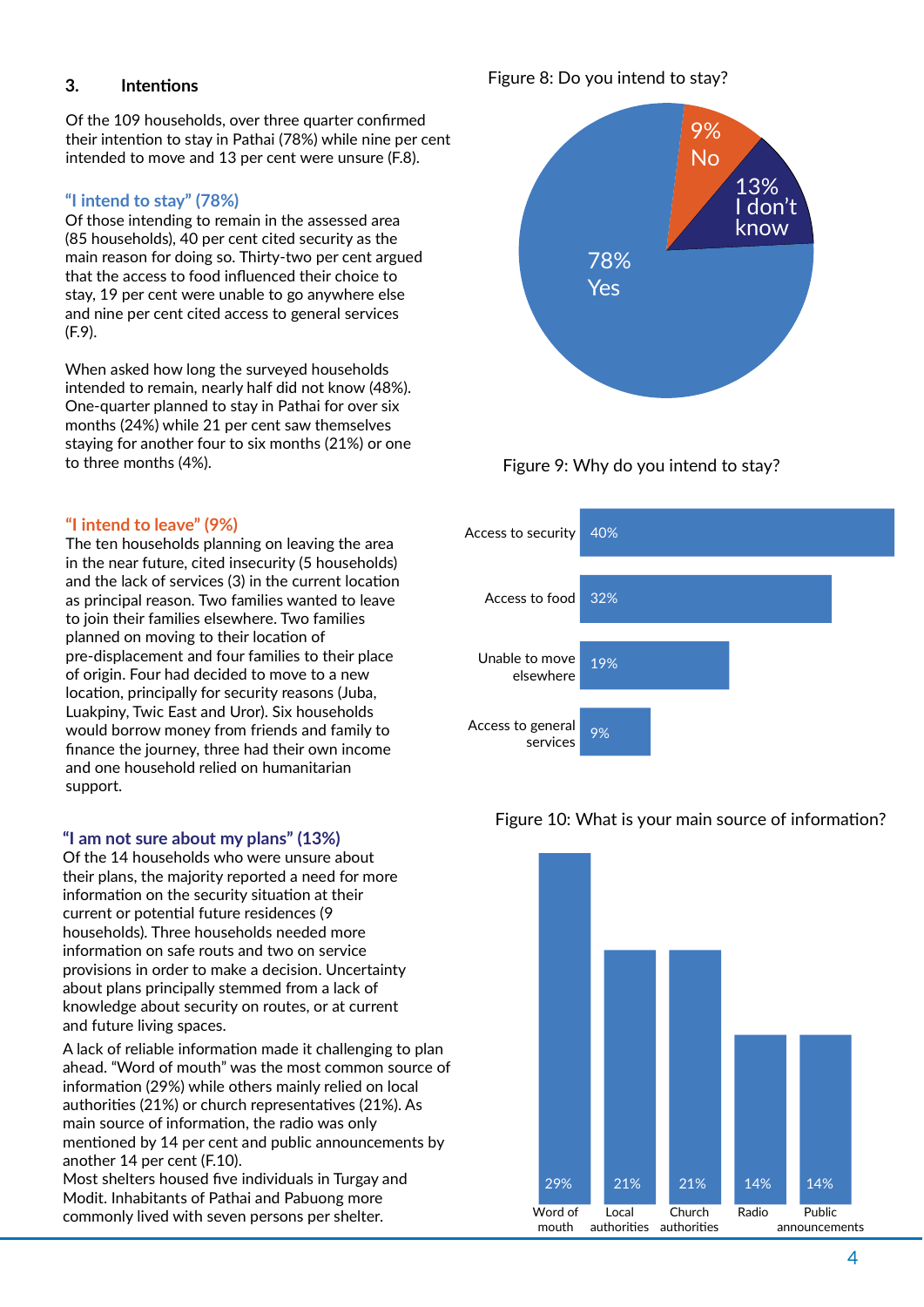# MULTI-SECTORAL NEEDS ASSESSMENT



## SHELTER AND NON-FOOD ITEMS

- Top NFI needs: blankets, cooking sets, sleeping mats, clothing (in order of priority) ҋ
- Shelter materials are available in the natural environment as well as at the local market (poles, ropes and ҋ elephant grass).
- $\bullet$  The majority of the IDPs are sheltering with the host community.
- $\bullet$  While inhabitants of Turgay prioritised cooking sets as top need, Modit, Pathai and Pabuong cited the need for blankets as the most urgent.
- $\bullet$  Tukuls were the most common shelter in Pathai except for Pabuong, where forms of less permanent shelters were more common.
- Most shelters housed five individuals in Turgay and Modit. Inhabitants of Pathai and Pabuong more ҋ commonly lived with seven persons per shelter.



### HEALTH

- Top health needs: drugs (especially malaria) and healthcare equipment. ҋ
- $\bullet$  MSF runs a mobile clinic in Pathai Payam four times a month but this is not sufficient to cover the healthcare needs of the assessed area.
- Waterborne diseases are commonplace among bomas ҋ
- The principal health concerns in Pathai (IDPs and host community) are malaria, diarrheal diseases and ҋ pregnancy related condiঞons. Inhabitants of Turgay and Pabuong furthermore reported cases of acute respiratory infections.



# **WASH**

- Top WASH NFI needs: soap bars (Pathai Centre and Modit), buckets or jerry cans (Pabuong), water ҋ treatment items (Turgay). Inhabitants are in need of tools required to fix the non-functional boreholes without the Tearfund-provided training to fix boreholes remains inapplicable.
- The most common sources of drinking water for inhabitants of Pathai were rivers or streams. In Pathai ҋ Centre, IDPs and host community members sourced water from hand pumps.
- $\bullet$  The water looked dirty and had an unpleasant taste in all bomas. Inhabitants of Turgay suspected that the water was causing diseases. Water sources were reported to be too far in Pabuong and Turgay.
- $\bullet$  Water for domestic use was most commonly sourced from ponds of stagnant water, river / streams or hand pumps. Open wells were also common in Pathai bomas apart from Pathai Centre.
- Latrines were not accessible in any of the assessed bomas of Pathai Payam. ҋ
- $\bullet$  Hygiene sensitization messages or campaigns had not reached bomas outside of Pathai Centre.
- $\bullet$  Inhabitants of Pathai Centre had received sensitisation campaigns on open defecation, hand washing, cleaning and cholera awareness.
- $\bullet$  Two boreholes in Pathai Centre were found to be non-functional. Functional boreholes were found in Pathai Centre (4), Modit (2), Turgay (2) and Pabuong (1).



# FOOD, SECURITY AND LIVELIHOODS (FSL)

- $\bullet$  TOP FSL needs: food scarcity represented a major threat to Pathai's population general food distributions are recommended.
- $\bullet$  Inhabitants of Modit and Pabuong did not have access to food while those living in Turgay and Pathai received food distributions.
- IDPs and host community members in Pabuong reported not having access to a market. Other bomas ҋ reported access to markets where the most common food was maize and sorghum.
- $\bullet$  Livestock was not commonly owned in Pathai Payam with the exception of Pathai Centre.



# **PROTECTION**

- $\bullet$  IDPs do not visit areas of pre-displacement.
- $\bullet$  Relations between the host community and IDPs are reportedly harmonious and mutually supportive.
- Women commonly collect firewood. ҋ